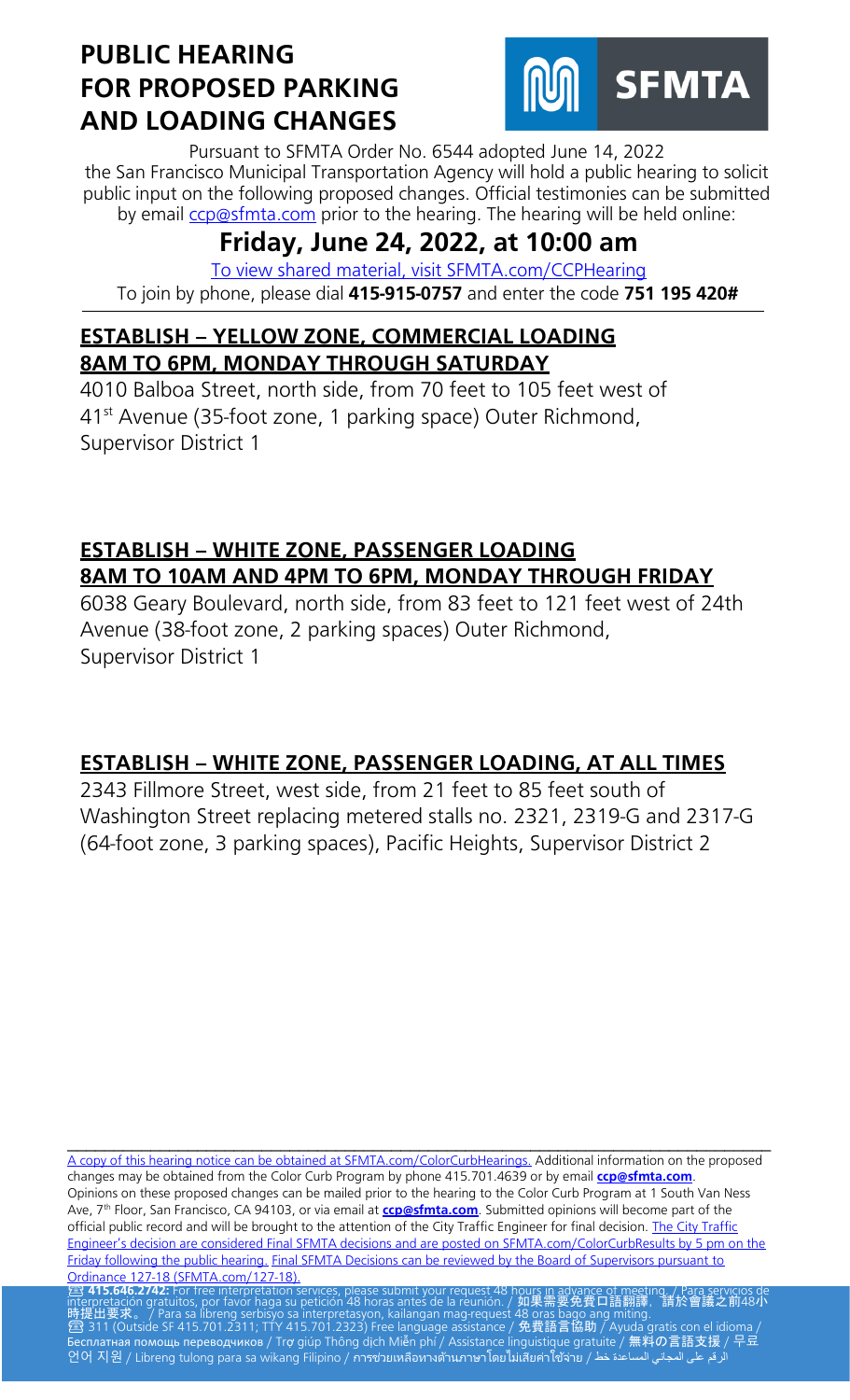

Pursuant to SFMTA Order No. 6544 adopted June 14, 2022 the San Francisco Municipal Transportation Agency will hold a public hearing to solicit public input on the following proposed changes. Official testimonies can be submitted by email [ccp@sfmta.com](mailto:ccp@sfmta.com) prior to the hearing. The hearing will be held online:

# **Friday, June 24, 2022, at 10:00 am**

 [To view shared material, visit SFMTA.com/CCPHearing](https://www.sfmta.com/CCPHearing) To join by phone, please dial **415-915-0757** and enter the code **751 195 420#**

### **ESTABLISH – YELLOW METERED ZONE, COMMERCIAL LOADING 7AM TO 6PM, MONDAY THROUGH SATURDAY**

302 Hyde Street, east side, from 21 feet to 65 feet north of Eddy Street, at metered stall no. 304 and 306 (new 44-foot zone, 2 parking spaces) Downtown/Civic Center, Supervisor District 5

#### **ESTABLISH – GREEN METERS, 30-MINUTE LIMIT, 9AM TO 6PM MONDAY THROUGH SATURDAY**

305 Hyde Street, west side, from 27 feet to 71 feet north of Eddy Street, at metered stall no. 303 and 305 (new 44-foot zone, 2 parking spaces) Downtown/Civic Center, Supervisor District 5

## **ESTABLISH – YELLOW METERED ZONE, COMMERCIAL LOADING 7AM TO 6PM, MONDAY THROUGH SATURDAY**

"20" Grove Street, north side, from 32 feet to 72 feet west of Hyde Street, at metered stall no. 10 and 12 (40-foot zone, change of hours for existing 2 parking spaces) Downtown/Civic Center, Supervisor District 6

### **ESTABLISH – YELLOW METERED ZONE, COMMERCIAL LOADING 7AM TO 6PM, MONDAY THROUGH SATURDAY**

25 Grove Street, south side, from 162 feet to 250 feet east of Larkin Street, at metered stall no. 19, 17, 15 and new stall no. 13 (changer of hours for existing and extension to 88-foot zone, 4 parking spaces) Downtown/Civic Center, Supervisor District 6

### **ESTABLISH – GREEN METERS, 30-MINUTE LIMIT 7AM TO 6PM MONDAY THROUGH SATURDAY**

37 Grove Street, south side, from 97 feet to 162 feet east of Larkin Street, at metered stall no. 27, 25 and 23 (new 65-foot zone, 3 parking spaces) Downtown/Civic Center, Supervisor District 6

\_\_\_\_\_\_\_\_\_\_\_\_\_\_\_\_\_\_\_\_\_\_\_\_\_\_\_\_\_\_\_\_\_\_\_\_\_\_\_\_\_\_\_\_\_\_\_\_\_\_\_\_\_\_\_\_\_\_\_\_\_\_\_\_\_\_\_\_\_\_\_\_\_\_\_\_

[A copy of this hearing notice can be obtained at SFMTA.com/ColorCurbHearings.](http://www.sfmta.com/ColorCurbHearings) Additional information on the proposed changes may be obtained from the Color Curb Program by phone 415.701.4639 or by email **[ccp@sfmta.com](mailto:ccp@sfmta.com)**. Opinions on these proposed changes can be mailed prior to the hearing to the Color Curb Program at 1 South Van Ness Ave, 7<sup>th</sup> Floor, San Francisco, CA 94103, or via email at **[ccp@sfmta.com](mailto:ccp@sfmta.com)**. Submitted opinions will become part of the official public record and will be brought to the attention of the City Traffic Engineer for final decision. The City Traffic [Engineer's decision are considered Final SFMTA decisions and are posted on SFMTA.com/ColorCurbResults by 5 pm on the](http://www.sfmta.com/ColorCurbResults)  [Friday following the public hearing.](http://www.sfmta.com/ColorCurbResults) [Final SFMTA Decisions can be reviewed by the Board of Supervisors pursuant to](https://sfbos.org/sites/default/files/o0127-18.pdf) Ordinance 127-18 (SFMTA.com/127-18). [Ordinance 127-18 \(SFMTA.com/127-18\).](https://sfbos.org/sites/default/files/o0127-18.pdf)<br><mark>23 415.646.2742:</mark> For free interpretation services, please submit your request 48 hou<u>rs in advance of meet</u>ing. / Para servicios de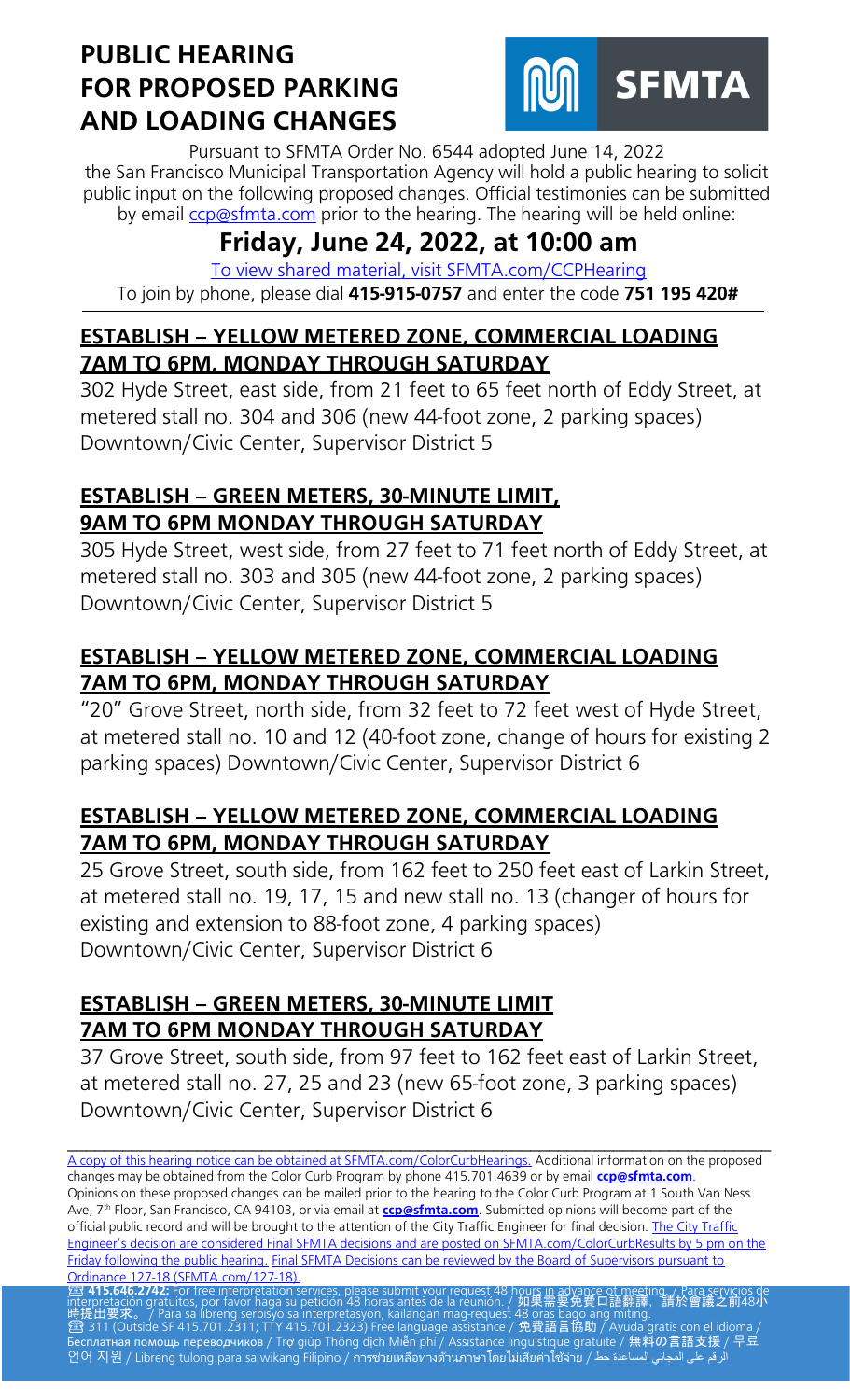

Pursuant to SFMTA Order No. 6544 adopted June 14, 2022 the San Francisco Municipal Transportation Agency will hold a public hearing to solicit public input on the following proposed changes. Official testimonies can be submitted by email [ccp@sfmta.com](mailto:ccp@sfmta.com) prior to the hearing. The hearing will be held online:

# **Friday, June 24, 2022, at 10:00 am**

 [To view shared material, visit SFMTA.com/CCPHearing](https://www.sfmta.com/CCPHearing) To join by phone, please dial **415-915-0757** and enter the code **751 195 420#**

# **ESTABLISH -- METERED YELLOW ZONE,**

#### **6-WHEEL COMMERCIAL LOADING,**

#### **8AM TO 6PM, MONDAY THROUGH SATURDAY**

1528 Fillmore Street, east side, from 100 to 144 feet north of Geary Boulevard, at metered stalls no. 1512, 1514 (44-foot zone, 2 parking spaces) Western Addition, Supervisor District 5

### **ESTABLISH -- RED ZONE, NO STOPPING AT ANY TIME**

1560 Fillmore Street, east side, from Geary Boulevard to 20 feet southerly, replacing metered stall no. 1530 (20-foot zone, 1 parking space), Western Addition, Supervisor District 5

### **ESTABLISH -- METERED YELLOW ZONE,**

#### **6-WHEEL COMMERCIAL LOADING,**

## **8 AM TO 6 PM, MONDAY THROUGH SATURDAY**

1560 Fillmore Street, east side, from 20 to 46 feet south of Geary Boulevard, at reconfigured metered stall no. 1528 (26-foot zone, 1 parking space), Western Addition, Supervisor District 5

## **ESTABLISH -- DUAL USE ZONE:**

#### **METERED YELLOW ZONE, 6-WHEEL COMMERCIAL LOADING 8AM TO 6PM, MONDAY THROUGH SATURDAY AND PASSENGER LOADING 6PM TO MIDNIGHT, DAILY**

1555 Fillmore Street, west side, from 18 feet to 58 feet south of Geary Boulevard, at metered stalls no. 1529, 1527 (40-foot zone, 2 parking spaces), Western Addition, Supervisor District 5

[A copy of this hearing notice can be obtained at SFMTA.com/ColorCurbHearings.](http://www.sfmta.com/ColorCurbHearings) Additional information on the proposed changes may be obtained from the Color Curb Program by phone 415.701.4639 or by email **[ccp@sfmta.com](mailto:ccp@sfmta.com)**. Opinions on these proposed changes can be mailed prior to the hearing to the Color Curb Program at 1 South Van Ness Ave, 7<sup>th</sup> Floor, San Francisco, CA 94103, or via email at **[ccp@sfmta.com](mailto:ccp@sfmta.com)**. Submitted opinions will become part of the official public record and will be brought to the attention of the City Traffic Engineer for final decision. The City Traffic [Engineer's decision are considered Final SFMTA decisions and are posted on SFMTA.com/ColorCurbResults by 5 pm on the](http://www.sfmta.com/ColorCurbResults)  [Friday following the public hearing.](http://www.sfmta.com/ColorCurbResults) [Final SFMTA Decisions can be reviewed by the Board of Supervisors pursuant to](https://sfbos.org/sites/default/files/o0127-18.pdf) Ordinance 127-18 (SFMTA.com/127-18). [Ordinance 127-18 \(SFMTA.com/127-18\).](https://sfbos.org/sites/default/files/o0127-18.pdf)<br><mark>23 415.646.2742:</mark> For free interpretation services, please submit your request 48 hou<u>rs in advance of meet</u>ing. / Para servicios de

\_\_\_\_\_\_\_\_\_\_\_\_\_\_\_\_\_\_\_\_\_\_\_\_\_\_\_\_\_\_\_\_\_\_\_\_\_\_\_\_\_\_\_\_\_\_\_\_\_\_\_\_\_\_\_\_\_\_\_\_\_\_\_\_\_\_\_\_\_\_\_\_\_\_\_\_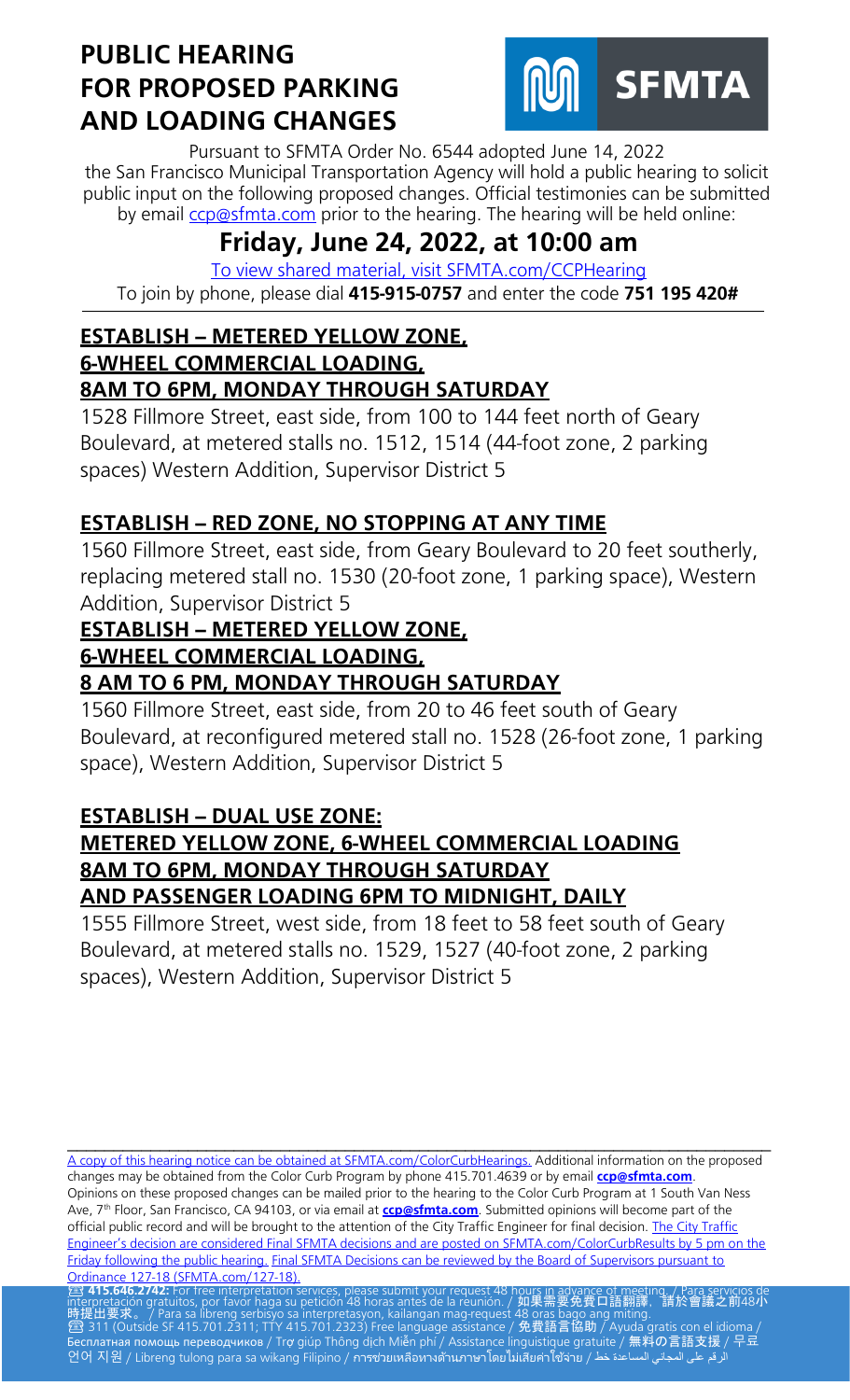

Pursuant to SFMTA Order No. 6544 adopted June 14, 2022 the San Francisco Municipal Transportation Agency will hold a public hearing to solicit public input on the following proposed changes. Official testimonies can be submitted by email [ccp@sfmta.com](mailto:ccp@sfmta.com) prior to the hearing. The hearing will be held online:

# **Friday, June 24, 2022, at 10:00 am**

 [To view shared material, visit SFMTA.com/CCPHearing](https://www.sfmta.com/CCPHearing) To join by phone, please dial **415-915-0757** and enter the code **751 195 420#**

### **REVOKE -- METERED YELLOW ZONE, COMMERCIAL LOADING, 1PM TO 6PM, MONDAY THROUGH SATURDAY**

601 Jackson Street, south side, from 3 to 41 feet west of Kearny Street, at metered stall no. 601 and 603 (38-foot zone, 2 parking spaces) Chinatown, Supervisor District 3

## **ESTABLISH - RED ZONE, NO STOPPING AT ANY TIME**

601 Jackson Street, south side, from 3 to 21 feet west of Kearny Street, replacing metered stall 601 (18-foot zone, 1 parking space), Chinatown, Supervisor District 3

#### **ESTABLISH -- METERED YELLOW ZONE, COMMERCIAL LOADING, 8AM TO 6PM, MONDAY THROUGH SATURDAY**

605 Jackson Street, south side, from 21 to 41 feet west of Kearny Street, at metered stall no. 603 (20-foot zone, 1 parking space) Chinatown, Supervisor District 3

### **REVOKE -- METERED YELLOW ZONE, COMMERCIAL LOADING, 1PM TO 6PM, MONDAY THROUGH SATURDAY**

655 Jackson Street, south side, from 21 to 55 feet east of Wentworth Street, at metered stall no. 627 (34-foot zone, 1 parking space) Chinatown, Supervisor District 3

#### **ESTABLISH -- METERED YELLOW ZONE, COMMERCIAL LOADING, 8 AM TO 6 PM, MONDAY THROUGH SATURDAY**

665 Jackson Street, south side, from 3 to 33 feet east of Wentworth Street, at reconfigured metered stall no. 629 (30-foot zone, 1 parking space) Chinatown, Supervisor District 3

\_\_\_\_\_\_\_\_\_\_\_\_\_\_\_\_\_\_\_\_\_\_\_\_\_\_\_\_\_\_\_\_\_\_\_\_\_\_\_\_\_\_\_\_\_\_\_\_\_\_\_\_\_\_\_\_\_\_\_\_\_\_\_\_\_\_\_\_\_\_\_\_\_\_\_\_ [A copy of this hearing notice can be obtained at SFMTA.com/ColorCurbHearings.](http://www.sfmta.com/ColorCurbHearings) Additional information on the proposed changes may be obtained from the Color Curb Program by phone 415.701.4639 or by email **[ccp@sfmta.com](mailto:ccp@sfmta.com)**. Opinions on these proposed changes can be mailed prior to the hearing to the Color Curb Program at 1 South Van Ness Ave, 7<sup>th</sup> Floor, San Francisco, CA 94103, or via email at **[ccp@sfmta.com](mailto:ccp@sfmta.com)**. Submitted opinions will become part of the official public record and will be brought to the attention of the City Traffic Engineer for final decision. The City Traffic [Engineer's decision are considered Final SFMTA decisions and are posted on SFMTA.com/ColorCurbResults by 5 pm on the](http://www.sfmta.com/ColorCurbResults)  [Friday following the public hearing.](http://www.sfmta.com/ColorCurbResults) [Final SFMTA Decisions can be reviewed by the Board of Supervisors pursuant to](https://sfbos.org/sites/default/files/o0127-18.pdf) Ordinance 127-18 (SFMTA.com/127-18). [Ordinance 127-18 \(SFMTA.com/127-18\).](https://sfbos.org/sites/default/files/o0127-18.pdf)<br><mark>23 415.646.2742:</mark> For free interpretation services, please submit your request 48 hou<u>rs in advance of meet</u>ing. / Para servicios de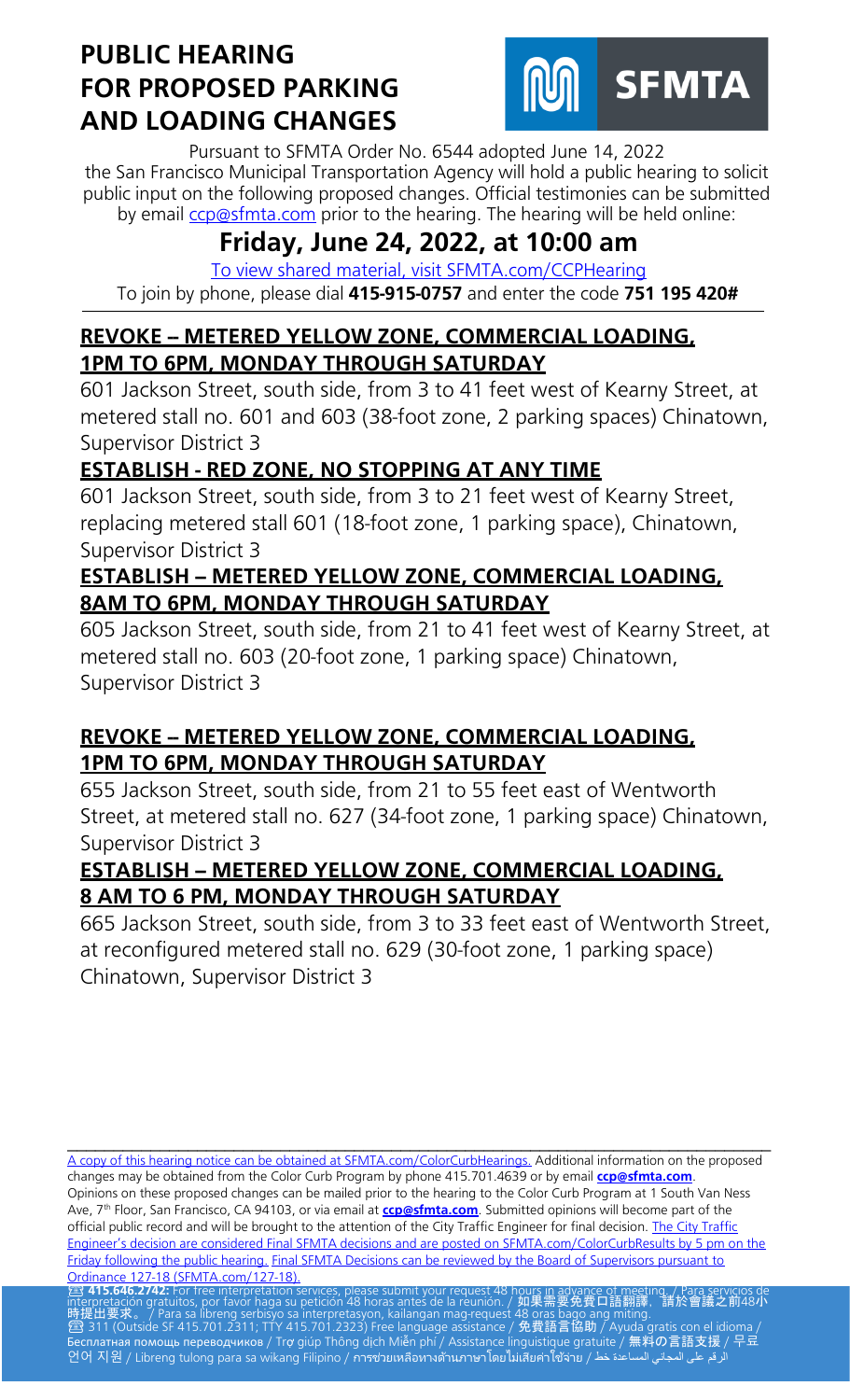

Pursuant to SFMTA Order No. 6544 adopted June 14, 2022 the San Francisco Municipal Transportation Agency will hold a public hearing to solicit public input on the following proposed changes. Official testimonies can be submitted by email [ccp@sfmta.com](mailto:ccp@sfmta.com) prior to the hearing. The hearing will be held online:

# **Friday, June 24, 2022, at 10:00 am**

 [To view shared material, visit SFMTA.com/CCPHearing](https://www.sfmta.com/CCPHearing) To join by phone, please dial **415-915-0757** and enter the code **751 195 420#**

## **ESTABLISH - RED ZONE, NO STOPPING AT ANY TIME**

602 Jackson Street, north side, from 3 to 23 feet west of Kearny Street, replacing metered stall 602 (20-foot zone, 1 parking space) Chinatown, Supervisor District 3

### **REVOKE -- METERED YELLOW ZONE, COMMERCIAL LOADING, 1PM TO 6PM, MONDAY THROUGH SATURDAY**

640 Jackson Street, north side, from 94 to 120 feet east of Beckett Street, at metered stall no. 624 (26-foot zone, 1 parking space) Chinatown, Supervisor District 3

## **ESTABLISH - METERED YELLOW ZONE,**

#### **6-WHEEL COMMERCIAL LOADING,**

#### **8AM TO 6PM, MONDAY THROUGH SATURDAY**

640 Jackson Street, north side, from 94 to 142 feet east of Beckett Street, at metered stall no. 624 and 620 (48-foot zone, 2 parking spaces) Chinatown, Supervisor District 3

#### **REVOKE -- METERED YELLOW ZONE, COMMERCIAL LOADING, 1PM TO 6PM, MONDAY THROUGH SATURDAY ESTABLISH -- METERED YELLOW ZONE, COMMERCIAL LOADING, 8AM TO6 PM, MONDAY THROUGH SATURDAY**

670 Jackson Street, north side, from 4 to 28 feet east of Beckett Street, at metered stall no. 636 (24-foot zone, 1 parking space) Chinatown, Supervisor District 3,

667 Jackson Street, south side, from 4 to 24 feet west of Wentworth Street, at metered stall no. 635 (20-foot zone, 1 parking space) Chinatown, Supervisor District 3, and

627 Jackson Street, south side, from 81 to 125 feet west of Kearny Street, at metered stall no. 611, 613 (44-foot zone, 2 parking spaces) Chinatown, Supervisor District 3

\_\_\_\_\_\_\_\_\_\_\_\_\_\_\_\_\_\_\_\_\_\_\_\_\_\_\_\_\_\_\_\_\_\_\_\_\_\_\_\_\_\_\_\_\_\_\_\_\_\_\_\_\_\_\_\_\_\_\_\_\_\_\_\_\_\_\_\_\_\_\_\_\_\_\_\_

[A copy of this hearing notice can be obtained at SFMTA.com/ColorCurbHearings.](http://www.sfmta.com/ColorCurbHearings) Additional information on the proposed changes may be obtained from the Color Curb Program by phone 415.701.4639 or by email **[ccp@sfmta.com](mailto:ccp@sfmta.com)**. Opinions on these proposed changes can be mailed prior to the hearing to the Color Curb Program at 1 South Van Ness Ave, 7<sup>th</sup> Floor, San Francisco, CA 94103, or via email at **[ccp@sfmta.com](mailto:ccp@sfmta.com)**. Submitted opinions will become part of the official public record and will be brought to the attention of the City Traffic Engineer for final decision. The City Traffic [Engineer's decision are considered Final SFMTA decisions and are posted on SFMTA.com/ColorCurbResults by 5 pm on the](http://www.sfmta.com/ColorCurbResults)  [Friday following the public hearing.](http://www.sfmta.com/ColorCurbResults) [Final SFMTA Decisions can be reviewed by the Board of Supervisors pursuant to](https://sfbos.org/sites/default/files/o0127-18.pdf) Ordinance 127-18 (SFMTA.com/127-18). [Ordinance 127-18 \(SFMTA.com/127-18\).](https://sfbos.org/sites/default/files/o0127-18.pdf)<br><mark>23 415.646.2742:</mark> For free interpretation services, please submit your request 48 hou<u>rs in advance of meet</u>ing. / Para servicios de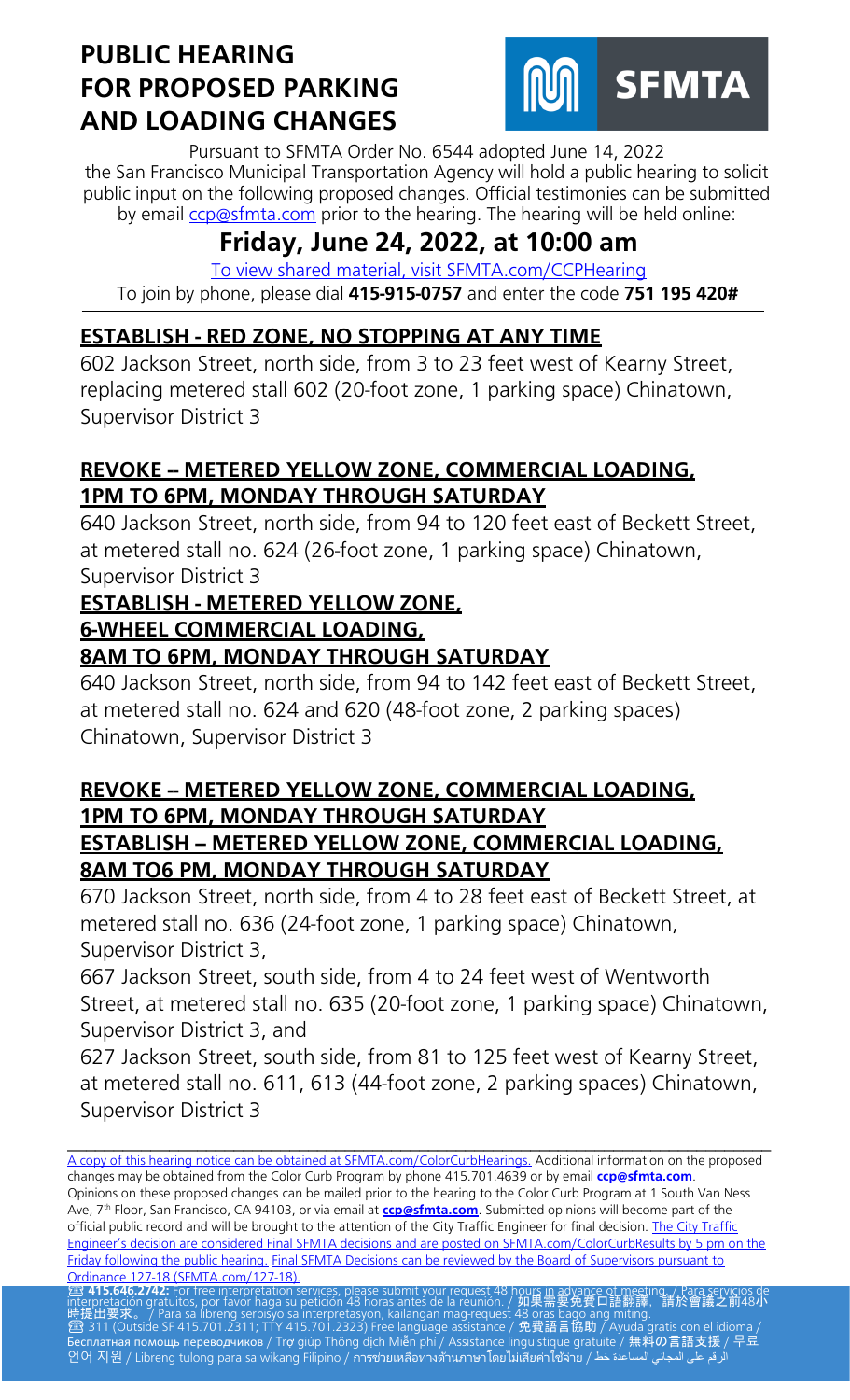

Pursuant to SFMTA Order No. 6544 adopted June 14, 2022 the San Francisco Municipal Transportation Agency will hold a public hearing to solicit public input on the following proposed changes. Official testimonies can be submitted by email [ccp@sfmta.com](mailto:ccp@sfmta.com) prior to the hearing. The hearing will be held online:

# **Friday, June 24, 2022, at 10:00 am**

 [To view shared material, visit SFMTA.com/CCPHearing](https://www.sfmta.com/CCPHearing) To join by phone, please dial **415-915-0757** and enter the code **751 195 420#**

#### **REVOKE -- YELLOW ZONE, COMMERCIAL LOADING**, **9AM TO 6PM MONDAY THROUGH SATURDAY**

603 Vallejo Street, south side, from 18 feet to 38 feet, west of Grant Avenue, at metered stall no. 603 (20-foot zone, 1 parking space), North Beach, Supervisor District 3

## **REVOKE -- MOTORCYCLE PARKING,**

## **8AM TO 6PM, MONDAY THROUGH SATURDAY**

607 Vallejo Street, south side, from 6 feet to 48 feet east of Columbus Avenue at metered stalls no. 607, 605 (42-foot zone, 12 motorcycle parking spaces) North Beach, Supervisor District 3

### **ESTABLISH -- RED ZONE, NO STOPPING AT ANY TIME**

601 Vallejo Street, south side, from Grant Avenue to 10 feet westerly, at metered stall no. 601 (10-foot zone)

#### **ESTABLISH -- METERED MOTORCYCLE PARKING, 8AM TO 6PM, MONDAY THROUGH SATURDAY**

603 Vallejo Street, south side, from 10 feet to 38 feet, west of Grant Avenue (28-foot zone, 8 motorcycle spaces) North Beach, Supervisor District 3

#### **ESTABLISH -- METERED YELLOW ZONE, COMMERCIAL LOADING, 9AM TO 6PM, MONDAY THROUGH SATURDAY**

607 Vallejo Street, south side, from 6 feet to 48 feet east of Columbus Avenue at metered stalls no. 607, 605 (42-foot zone, 2 parking spaces) North Beach, Supervisor District 3

#### **ESTABLISH -- METERED YELLOW ZONE, COMMERCIAL LOADING, 7AM TO 6PM, MONDAY THROUGH SATURDAY**

911 Kearny Street, west side, from 26 to 48 feet north of Jackson Street, at metered stall no. 3 (22-foot zone, 1 parking space) Chinatown, Supervisor District 3

[A copy of this hearing notice can be obtained at SFMTA.com/ColorCurbHearings.](http://www.sfmta.com/ColorCurbHearings) Additional information on the proposed changes may be obtained from the Color Curb Program by phone 415.701.4639 or by email **[ccp@sfmta.com](mailto:ccp@sfmta.com)**. Opinions on these proposed changes can be mailed prior to the hearing to the Color Curb Program at 1 South Van Ness Ave, 7<sup>th</sup> Floor, San Francisco, CA 94103, or via email at **[ccp@sfmta.com](mailto:ccp@sfmta.com)**. Submitted opinions will become part of the official public record and will be brought to the attention of the City Traffic Engineer for final decision. The City Traffic [Engineer's decision are considered Final SFMTA decisions and are posted on SFMTA.com/ColorCurbResults by 5 pm on the](http://www.sfmta.com/ColorCurbResults)  [Friday following the public hearing.](http://www.sfmta.com/ColorCurbResults) [Final SFMTA Decisions can be reviewed by the Board of Supervisors pursuant to](https://sfbos.org/sites/default/files/o0127-18.pdf) Ordinance 127-18 (SFMTA.com/127-18). [Ordinance 127-18 \(SFMTA.com/127-18\).](https://sfbos.org/sites/default/files/o0127-18.pdf)<br><mark>23 415.646.2742:</mark> For free interpretation services, please submit your request 48 hou<u>rs in advance of meet</u>ing. / Para servicios de

\_\_\_\_\_\_\_\_\_\_\_\_\_\_\_\_\_\_\_\_\_\_\_\_\_\_\_\_\_\_\_\_\_\_\_\_\_\_\_\_\_\_\_\_\_\_\_\_\_\_\_\_\_\_\_\_\_\_\_\_\_\_\_\_\_\_\_\_\_\_\_\_\_\_\_\_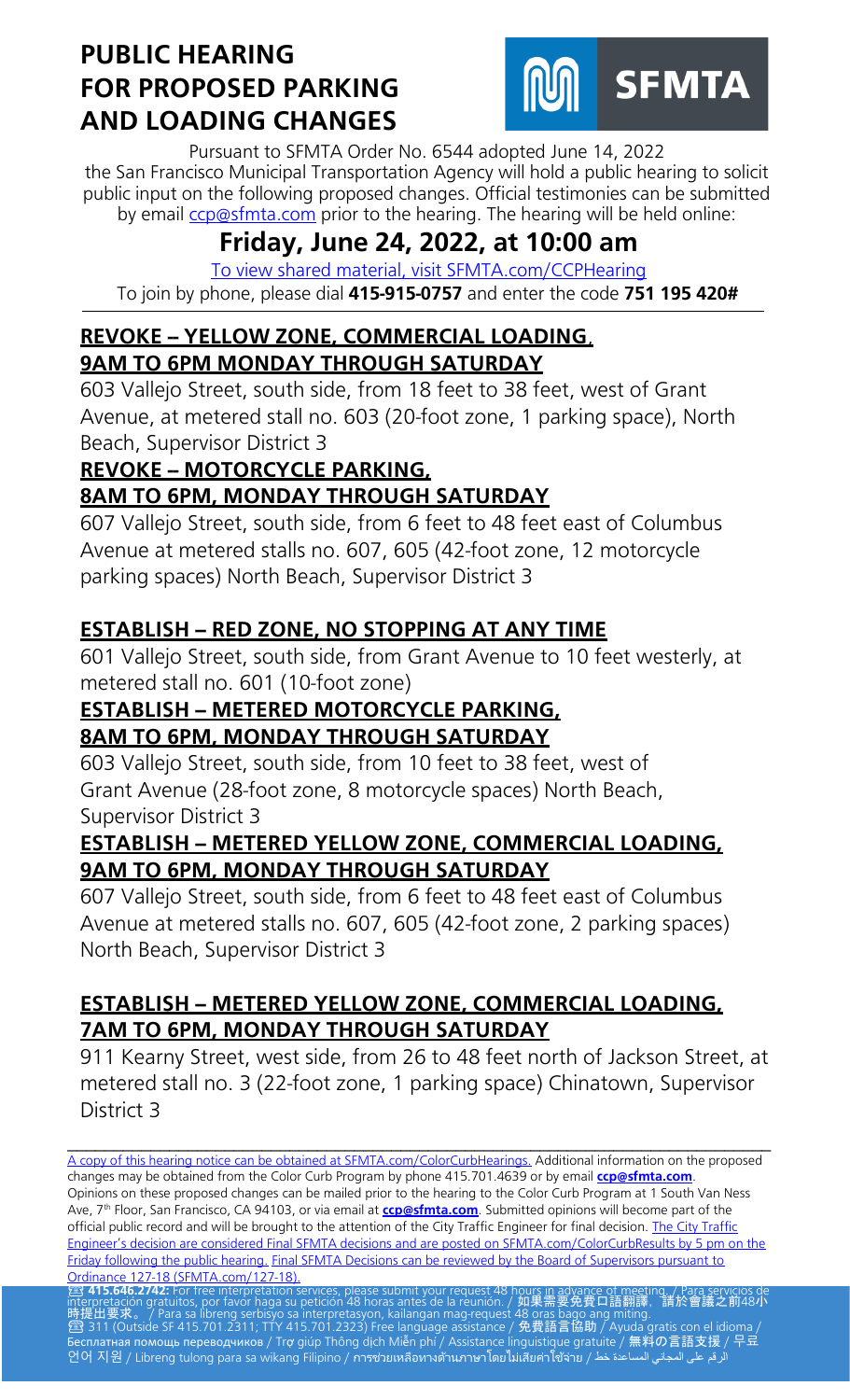

Pursuant to SFMTA Order No. 6544 adopted June 14, 2022 the San Francisco Municipal Transportation Agency will hold a public hearing to solicit public input on the following proposed changes. Official testimonies can be submitted by email [ccp@sfmta.com](mailto:ccp@sfmta.com) prior to the hearing. The hearing will be held online:

# **Friday, June 24, 2022, at 10:00 am**

 [To view shared material, visit SFMTA.com/CCPHearing](https://www.sfmta.com/CCPHearing) To join by phone, please dial **415-915-0757** and enter the code **751 195 420#**

### **REVOKE – METERED YELLOW ZONE, COMMERCIAL LOADING**, **7AM TO 10AM, MONDAY THROUGH FRIDAY**

1462 Grant Avenue, east side, from Union Street to 32 feet southerly, at metered stall no. 1432 (32-foot zone, 1 parking space) Nob Hill, Supervisor District 3

## **ESTABLISH - RED ZONE, NO STOPPING AT ANY TIME**

1462 Grant Avenue, east side, from Union Street to 14 feet southerly (14 foot zone) Nob Hill, Supervisor District 3

## **ESTABLISH - GENERAL METERED PARKING,**

## **8AM TO 6PM, MONDAY THROUGH SATURDAY**

1462 Grant Avenue, east side, from 14 feet to 32 feet south of Union Street, relocating metered stall no. 1432 (18-foot zone, 1 parking space) Nob Hill, Supervisor District 3

## **ESTABLISH -- RED ZONE, NO STOPPING AT ANY TIME**

1461 Grant Avenue, west side, from Union Street to 20 feet southerly, replacing metered stall 1431 (20-foot zone, 1 parking space) Nob Hill, Supervisor District 3

#### **ESTABLISH -- METERED YELLOW ZONE, 6-WHEEL COMMERCIAL LOADING, 8AM TO 6PM, MONDAY THROUGH SATURDAY**

1461 Grant Avenue, west side, from 20 to 48 feet south of Union Street, at metered stall no. 1427 (28-foot zone, 1 parking space) Nob Hill, Supervisor District 3

[A copy of this hearing notice can be obtained at SFMTA.com/ColorCurbHearings.](http://www.sfmta.com/ColorCurbHearings) Additional information on the proposed changes may be obtained from the Color Curb Program by phone 415.701.4639 or by email **[ccp@sfmta.com](mailto:ccp@sfmta.com)**. Opinions on these proposed changes can be mailed prior to the hearing to the Color Curb Program at 1 South Van Ness Ave, 7<sup>th</sup> Floor, San Francisco, CA 94103, or via email at **[ccp@sfmta.com](mailto:ccp@sfmta.com)**. Submitted opinions will become part of the official public record and will be brought to the attention of the City Traffic Engineer for final decision. The City Traffic [Engineer's decision are considered Final SFMTA decisions and are posted on SFMTA.com/ColorCurbResults by 5 pm on the](http://www.sfmta.com/ColorCurbResults)  [Friday following the public hearing.](http://www.sfmta.com/ColorCurbResults) [Final SFMTA Decisions can be reviewed by the Board of Supervisors pursuant to](https://sfbos.org/sites/default/files/o0127-18.pdf) Ordinance 127-18 (SFMTA.com/127-18). [Ordinance 127-18 \(SFMTA.com/127-18\).](https://sfbos.org/sites/default/files/o0127-18.pdf)<br><mark>23 415.646.2742:</mark> For free interpretation services, please submit your request 48 hou<u>rs in advance of meet</u>ing. / Para servicios de

\_\_\_\_\_\_\_\_\_\_\_\_\_\_\_\_\_\_\_\_\_\_\_\_\_\_\_\_\_\_\_\_\_\_\_\_\_\_\_\_\_\_\_\_\_\_\_\_\_\_\_\_\_\_\_\_\_\_\_\_\_\_\_\_\_\_\_\_\_\_\_\_\_\_\_\_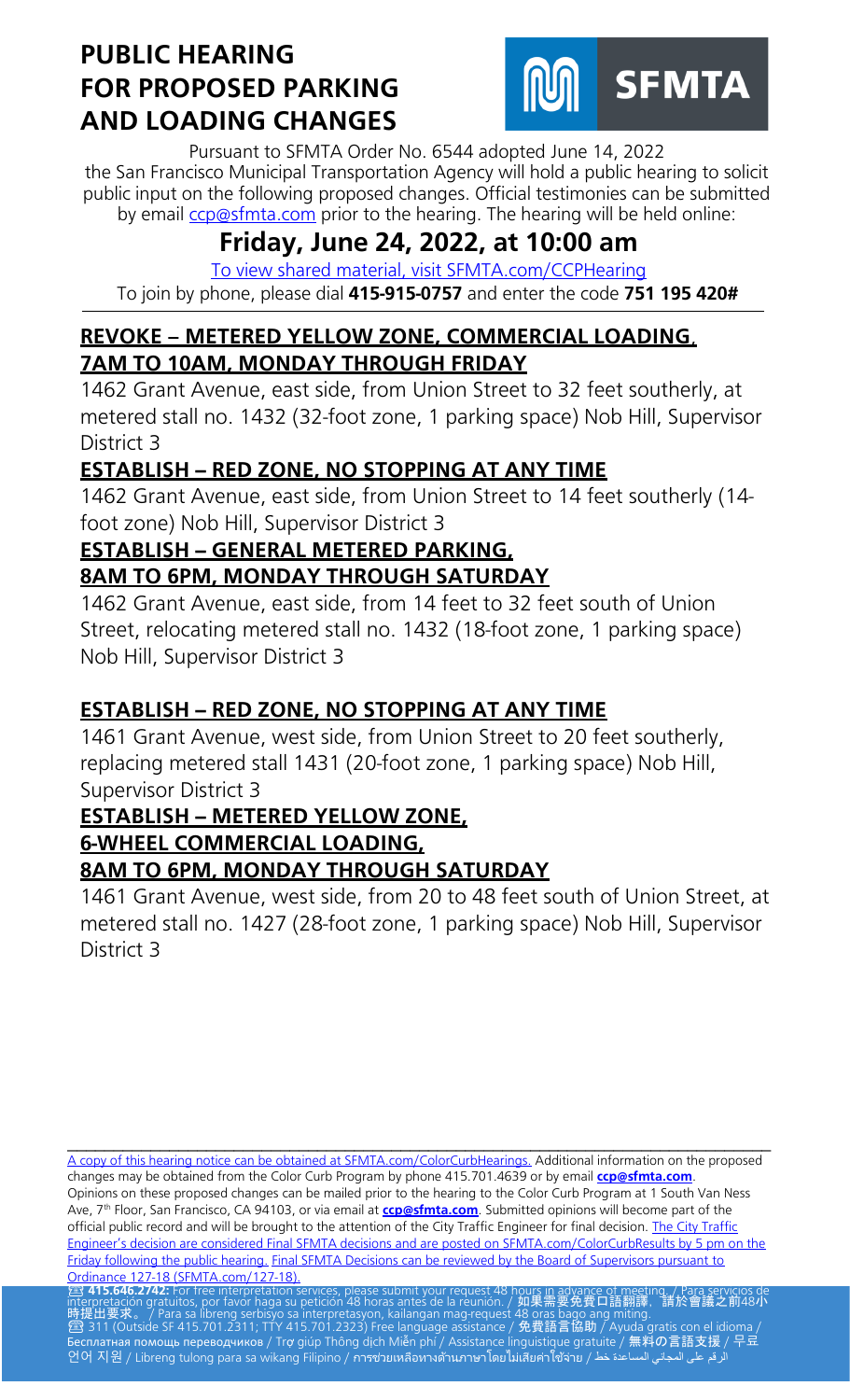

Pursuant to SFMTA Order No. 6544 adopted June 14, 2022 the San Francisco Municipal Transportation Agency will hold a public hearing to solicit public input on the following proposed changes. Official testimonies can be submitted by email [ccp@sfmta.com](mailto:ccp@sfmta.com) prior to the hearing. The hearing will be held online:

# **Friday, June 24, 2022, at 10:00 am**

 [To view shared material, visit SFMTA.com/CCPHearing](https://www.sfmta.com/CCPHearing) To join by phone, please dial **415-915-0757** and enter the code **751 195 420#**

# **REVOKE – GREEN ZONE, 10-MINUTE LIMIT,**

### **7AM TO MIDNIGHT, DAILY**

1524 Silver Avenue, south side, from 98 feet to 118 feet west of San Bruno Avenue (20-foot zone, 1 parking space), Excelsior, Supervisor District 9 **ESTABLISH – GREEN ZONE, 10-MINUTE LIMIT,**

# **9AM TO 6PM, MONDAY THROUGH SATURDAY**

1520 Silver Avenue, south side, from 116 feet to 135 feet west of San Bruno Avenue (19-foot zone, 1 parking space), Excelsior, Supervisor District 9 **ESTABLISH – BUS ZONE** 

1524 Silver Avenue, south side, from San Bruno Avenue to 116 feet westerly (extends existing bus zone by 18 feet, 1 parking space), Excelsior, Supervisor District 9

\_\_\_\_\_\_\_\_\_\_\_\_\_\_\_\_\_\_\_\_\_\_\_\_\_\_\_\_\_\_\_\_\_\_\_\_\_\_\_\_\_\_\_\_\_\_\_\_\_\_\_\_\_\_\_\_\_\_\_\_\_\_\_\_\_\_\_\_\_\_\_\_\_\_\_\_ [A copy of this hearing notice can be obtained at SFMTA.com/ColorCurbHearings.](http://www.sfmta.com/ColorCurbHearings) Additional information on the proposed changes may be obtained from the Color Curb Program by phone 415.701.4639 or by email **[ccp@sfmta.com](mailto:ccp@sfmta.com)**. Opinions on these proposed changes can be mailed prior to the hearing to the Color Curb Program at 1 South Van Ness Ave, 7<sup>th</sup> Floor, San Francisco, CA 94103, or via email at **[ccp@sfmta.com](mailto:ccp@sfmta.com)**. Submitted opinions will become part of the official public record and will be brought to the attention of the City Traffic Engineer for final decision. The City Traffic [Engineer's decision are considered Final SFMTA decisions and are posted on SFMTA.com/ColorCurbResults by 5 pm on the](http://www.sfmta.com/ColorCurbResults)  [Friday following the public hearing.](http://www.sfmta.com/ColorCurbResults) [Final SFMTA Decisions can be reviewed by the Board of Supervisors pursuant to](https://sfbos.org/sites/default/files/o0127-18.pdf) Ordinance 127-18 (SFMTA.com/127-18). [Ordinance 127-18 \(SFMTA.com/127-18\).](https://sfbos.org/sites/default/files/o0127-18.pdf)<br><mark>23 415.646.2742:</mark> For free interpretation services, please submit your request 48 hou<u>rs in advance of meet</u>ing. / Para servicios de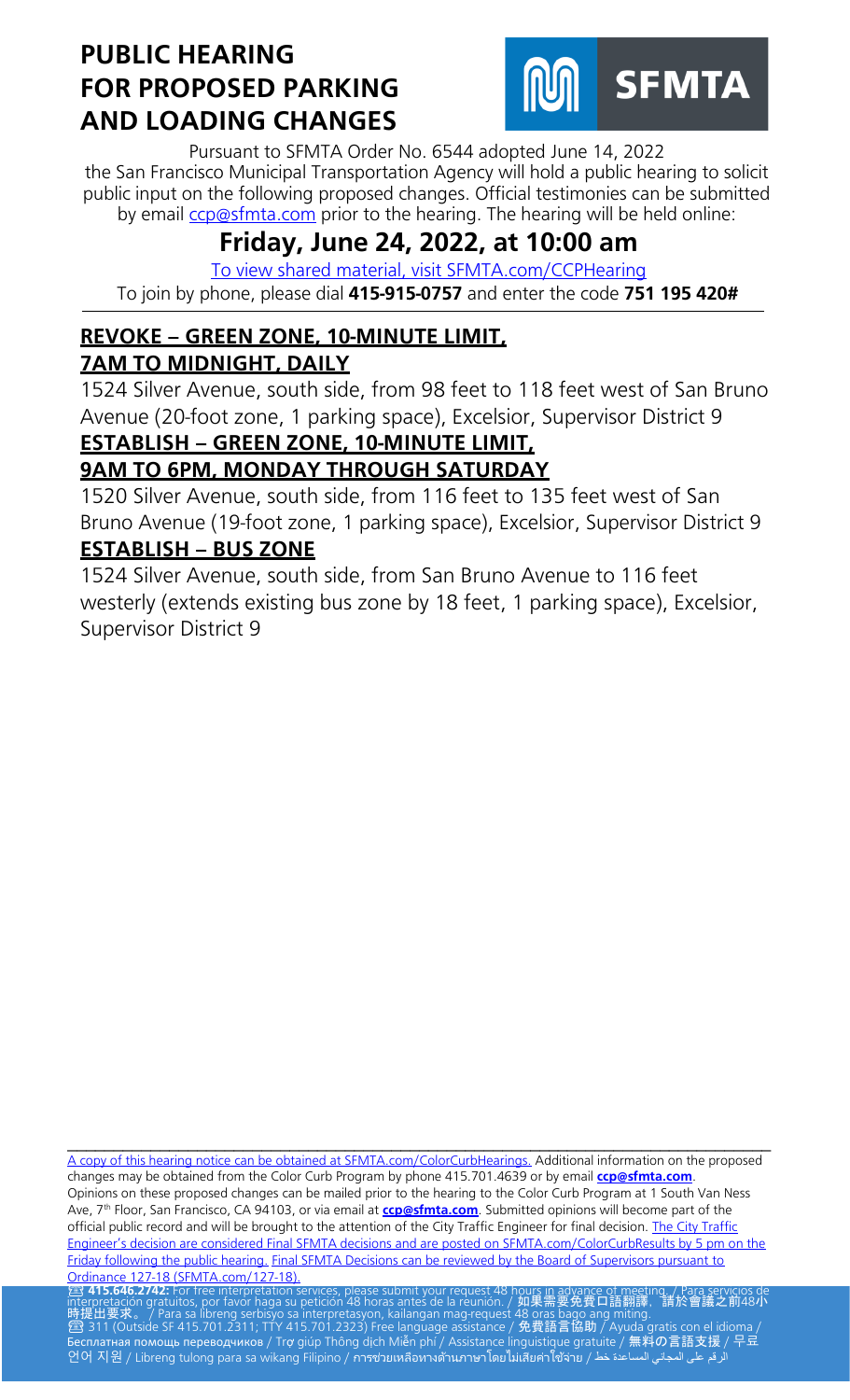

Pursuant to SFMTA Order No. 6544 adopted June 14, 2022 the San Francisco Municipal Transportation Agency will hold a public hearing to solicit public input on the following proposed changes. Official testimonies can be submitted by email [ccp@sfmta.com](mailto:ccp@sfmta.com) prior to the hearing. The hearing will be held online:

# **Friday, June 24, 2022, at 10:00 am**

 [To view shared material, visit SFMTA.com/CCPHearing](https://www.sfmta.com/CCPHearing) To join by phone, please dial **415-915-0757** and enter the code **751 195 420#**

#### **REVOKE – GREEN ZONE, 10-MINUTE LIMIT, 9AM TO 6PM, MONDAY THROUGH SATURDAY**

"1529" Silver Avenue, north side, from 20 feet to 64 feet west of the east property line (44-foot zone, 2 parking spaces), Excelsior, Supervisor District 9 **ESTABLISH – GREEN ZONE, 10-MINUTE LIMIT,** 

## **9AM TO 6PM, MONDAY THROUGH SATURDAY**

1525 Silver Avenue, north side, from 197 feet to 241 feet west of San Bruno Avenue (44-foot zone, 2 parking spaces), Excelsior, Supervisor District 9

#### **ESTABLISH – YELLOW ZONE, COMMERCIAL LOADING 7AM TO 6PM, MONDAY THROUGH SATURDAY**

1525 Silver Avenue, north side, from 109 feet to 153 feet west of San Bruno Avenue (44-foot zone, 2 parking spaces), Excelsior, Supervisor District 9

#### **REVOKE – WHITE ZONE, PASSENGER LOADING 8AM TO 5PM, MONDAY THROUGH FRIDAY**

1525 Silver Avenue, north side, from 86 feet to 116 feet west of the east property line (30-foot zone, 1 parking spaces), Excelsior, Supervisor District 9 **ESTABLISH – WHITE ZONE, PASSENGER LOADING**

# **8AM TO 5PM, MONDAY THROUGH FRIDAY**

1525 Silver Avenue, north side, from 153 feet to 197 feet west of San Bruno Avenue (44-foot zone, 2 parking spaces), Excelsior, Supervisor District 9

## **REVOKE – BLUE ZONE, DISABLED PARKING AT ALL TIMES**

"1527" Silver Avenue, north side from 90 feet to 112 feet east of Barneveld Street (22-foot zone, 1 parking space), Excelsior, Supervisor District 9

## **ESTABLISH – BLUE ZONE, DISABLED PARKING AT ALL TIMES**

"895" Barneveld Avenue, east side, from Silver Avenue to 9 feet northerly (9 foot zone,1 perpendicular parking space), Excelsior, Supervisor District 9

## **ESTABLISH -- RED ZONE, NO STOPPING AT ANY TIME**

"1505" Silver Avenue, north side, from Barneveld Avenue to 10 feet easterly (10-foot zone), Excelsior, Supervisor District 9

\_\_\_\_\_\_\_\_\_\_\_\_\_\_\_\_\_\_\_\_\_\_\_\_\_\_\_\_\_\_\_\_\_\_\_\_\_\_\_\_\_\_\_\_\_\_\_\_\_\_\_\_\_\_\_\_\_\_\_\_\_\_\_\_\_\_\_\_\_\_\_\_\_\_\_\_ [A copy of this hearing notice can be obtained at SFMTA.com/ColorCurbHearings.](http://www.sfmta.com/ColorCurbHearings) Additional information on the proposed changes may be obtained from the Color Curb Program by phone 415.701.4639 or by email **[ccp@sfmta.com](mailto:ccp@sfmta.com)**. Opinions on these proposed changes can be mailed prior to the hearing to the Color Curb Program at 1 South Van Ness Ave, 7<sup>th</sup> Floor, San Francisco, CA 94103, or via email at **[ccp@sfmta.com](mailto:ccp@sfmta.com)**. Submitted opinions will become part of the official public record and will be brought to the attention of the City Traffic Engineer for final decision. The City Traffic [Engineer's decision are considered Final SFMTA decisions and are posted on SFMTA.com/ColorCurbResults by 5 pm on the](http://www.sfmta.com/ColorCurbResults)  [Friday following the public hearing.](http://www.sfmta.com/ColorCurbResults) [Final SFMTA Decisions can be reviewed by the Board of Supervisors pursuant to](https://sfbos.org/sites/default/files/o0127-18.pdf) Ordinance 127-18 (SFMTA.com/127-18). [Ordinance 127-18 \(SFMTA.com/127-18\).](https://sfbos.org/sites/default/files/o0127-18.pdf)<br><mark>23 415.646.2742:</mark> For free interpretation services, please submit your request 48 hou<u>rs in advance of meet</u>ing. / Para servicios de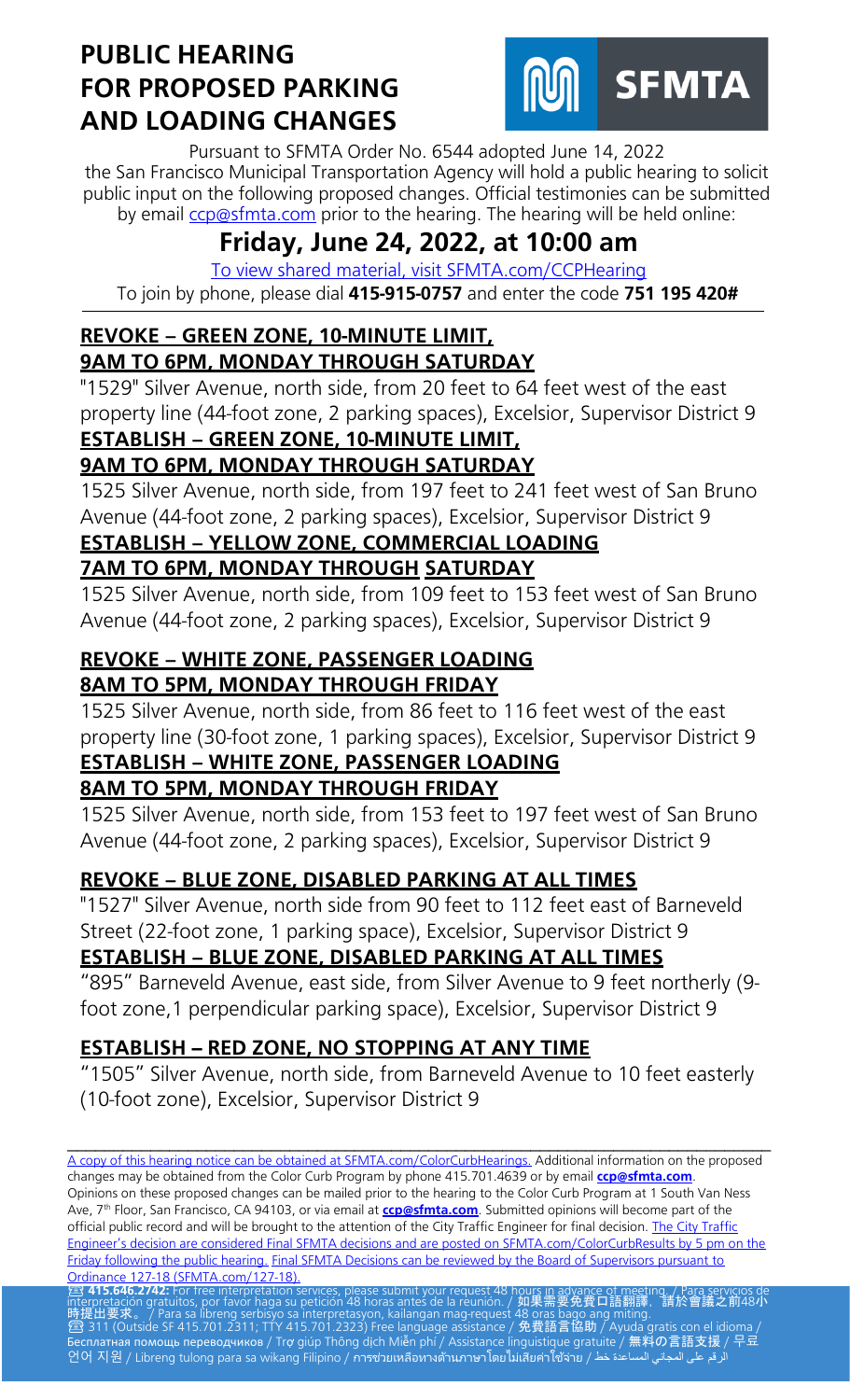

Pursuant to SFMTA Order No. 6544 adopted June 14, 2022 the San Francisco Municipal Transportation Agency will hold a public hearing to solicit public input on the following proposed changes. Official testimonies can be submitted by email [ccp@sfmta.com](mailto:ccp@sfmta.com) prior to the hearing. The hearing will be held online:

# **Friday, June 24, 2022, at 10:00 am**

 [To view shared material, visit SFMTA.com/CCPHearing](https://www.sfmta.com/CCPHearing) To join by phone, please dial **415-915-0757** and enter the code **751 195 420#**

### **ESTABLISH – FLOATING WHITE ZONE, PASSENGER LOADING AT ALL TIMES**

1076 Howard Street, north side, from 181 feet to 225 feet east of 7<sup>th</sup> Street (44-foot zone, 2 parking spaces) South of Market, Supervisor District 6

### **REVOKE -- METERED YELLOW ZONE, COMMERCIAL LOADING, 9AM TO 6PM MONDAY THROUGH SATURDAY**

2944 16th Street, north side, from 18 feet to 48 feet east of Capp Street, at metered stall no. 2920 (30-foot zone, 1 parking space), Mission, District 8

#### **ESTABLISH – WHITE ZONE, PASSENGER LOADING 8AM TO 5:30PM, MONDAY THROUGH FRIDAY**

3850 17th Street, north side, from 20 feet to 64 feet east of Pond Street (44-foot zone, 2 parking spaces) Castro/Upper Market, Supervisor District 8

### **ESTABLISH – WHITE ZONE, PASSENGER LOADING 7AM TO 7PM, DAILY**

"2970" Harrison Street, west side, from 112 feet to 156 feet north of  $26<sup>th</sup>$ Street (44-foot zone, 2 parking spaces), Mission, Supervisor District 9

## **ESTABLISH – GENERAL LOADING ZONE, 11AM TO 9PM DAILY**

2505 3rd Street, east side, from 20 feet to 64 feet south of 22nd Street (44 foot zone, 2 parking spaces) Potrero Hill, Supervisor District 10

[A copy of this hearing notice can be obtained at SFMTA.com/ColorCurbHearings.](http://www.sfmta.com/ColorCurbHearings) Additional information on the proposed changes may be obtained from the Color Curb Program by phone 415.701.4639 or by email **[ccp@sfmta.com](mailto:ccp@sfmta.com)**. Opinions on these proposed changes can be mailed prior to the hearing to the Color Curb Program at 1 South Van Ness Ave, 7<sup>th</sup> Floor, San Francisco, CA 94103, or via email at **[ccp@sfmta.com](mailto:ccp@sfmta.com)**. Submitted opinions will become part of the official public record and will be brought to the attention of the City Traffic Engineer for final decision. The City Traffic [Engineer's decision are considered Final SFMTA decisions and are posted on SFMTA.com/ColorCurbResults by 5 pm on the](http://www.sfmta.com/ColorCurbResults)  [Friday following the public hearing.](http://www.sfmta.com/ColorCurbResults) [Final SFMTA Decisions can be reviewed by the Board of Supervisors pursuant to](https://sfbos.org/sites/default/files/o0127-18.pdf) Ordinance 127-18 (SFMTA.com/127-18). [Ordinance 127-18 \(SFMTA.com/127-18\).](https://sfbos.org/sites/default/files/o0127-18.pdf)<br><mark>23 415.646.2742:</mark> For free interpretation services, please submit your request 48 hou<u>rs in advance of meet</u>ing. / Para servicios de

\_\_\_\_\_\_\_\_\_\_\_\_\_\_\_\_\_\_\_\_\_\_\_\_\_\_\_\_\_\_\_\_\_\_\_\_\_\_\_\_\_\_\_\_\_\_\_\_\_\_\_\_\_\_\_\_\_\_\_\_\_\_\_\_\_\_\_\_\_\_\_\_\_\_\_\_